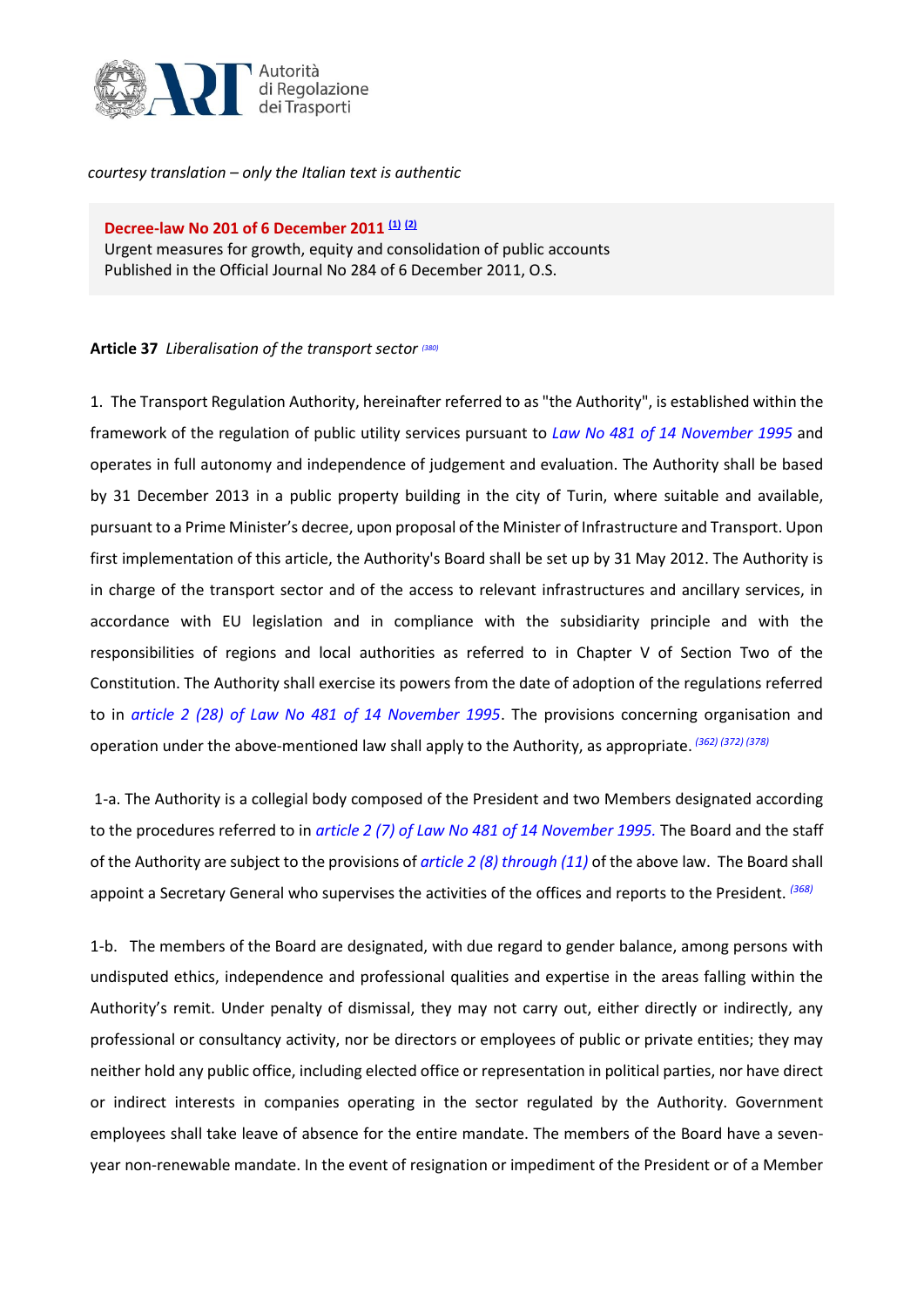

of the Authority, they shall be replaced according to the ordinary rules laid down for the designation of the Authority's members, their mandate and non-renewable office. (368) (379)(380)

2. The Authority is in charge of the transport sector and of the access to the relevant infrastructures and, in particular, attends to the following:

a) ensuring, according to methods that encourage competition, production efficiency and cost containment for users, businesses and consumers, as well as equitable and non-discriminatory access to rail, port, airport and toll motorway infrastructures, without prejudice to the responsibilities of the *Agenzia per le infrastrutture stradali e autostradali* (Agency for road and motorway infrastructures) as referred to in *[article 36 of Decree-law](http://bd01.leggiditalia.it/cgi-bin/FulShow?TIPO=5&NOTXT=1&KEY=01LX0000755134ART69) No 98 of 6 July 2011*, converted into *[Law No 111 of 15 July 2011,](http://bd01.leggiditalia.it/cgi-bin/FulShow?TIPO=5&NOTXT=1&KEY=01LX0000755664ART0)* as amended, as well as with respect to national, local and urban mobility of passengers and freight, including that related to stations, airports and ports;

b) where it is deemed necessary with respect to the conditions of competition which are actually in place in each market of national and local transport services, setting the criteria to determine tariffs, charges, tolls to be applied by the parties concerned, by taking into account the need to ensure the economic equilibrium of the regulated businesses, the efficiency of operation and the cost containment for users, businesses and consumers;

c) checking the correct application of the criteria set out under (b) by the parties concerned;

d) establishing the minimum quality standards of national and local transport services that are subject to public service obligations, as identified in accordance with the local characteristics of supply and demand;

e) in relation to the different services and infrastructures, defining the minimum rights and entitlements, including compensation, that may be claimed by users from infrastructure managers and service providers, without prejudice to the additional collaterals increasing users' protection which infrastructure managers and service providers may include in their service charters;

f) defining the criteria to determine the exceptions to the principle of the lesser territorial extension of tender lots as compared to mobility planning areas, taking into account actual and potential demand, economies of scale and integration of services and any other criteria established by the legislation in force, as well as designing tendering schemes for the award of transport services on an exclusive basis and model agreements to be included in the tender specifications, and setting the criteria for the appointment of tender evaluation committees; with reference to regional rail transport, the Authority verifies that tender notices do not contain conditions which are discriminatory or may prevent access to the market by potential competitors, and, in particular, that the availability of rolling stock already at the time of the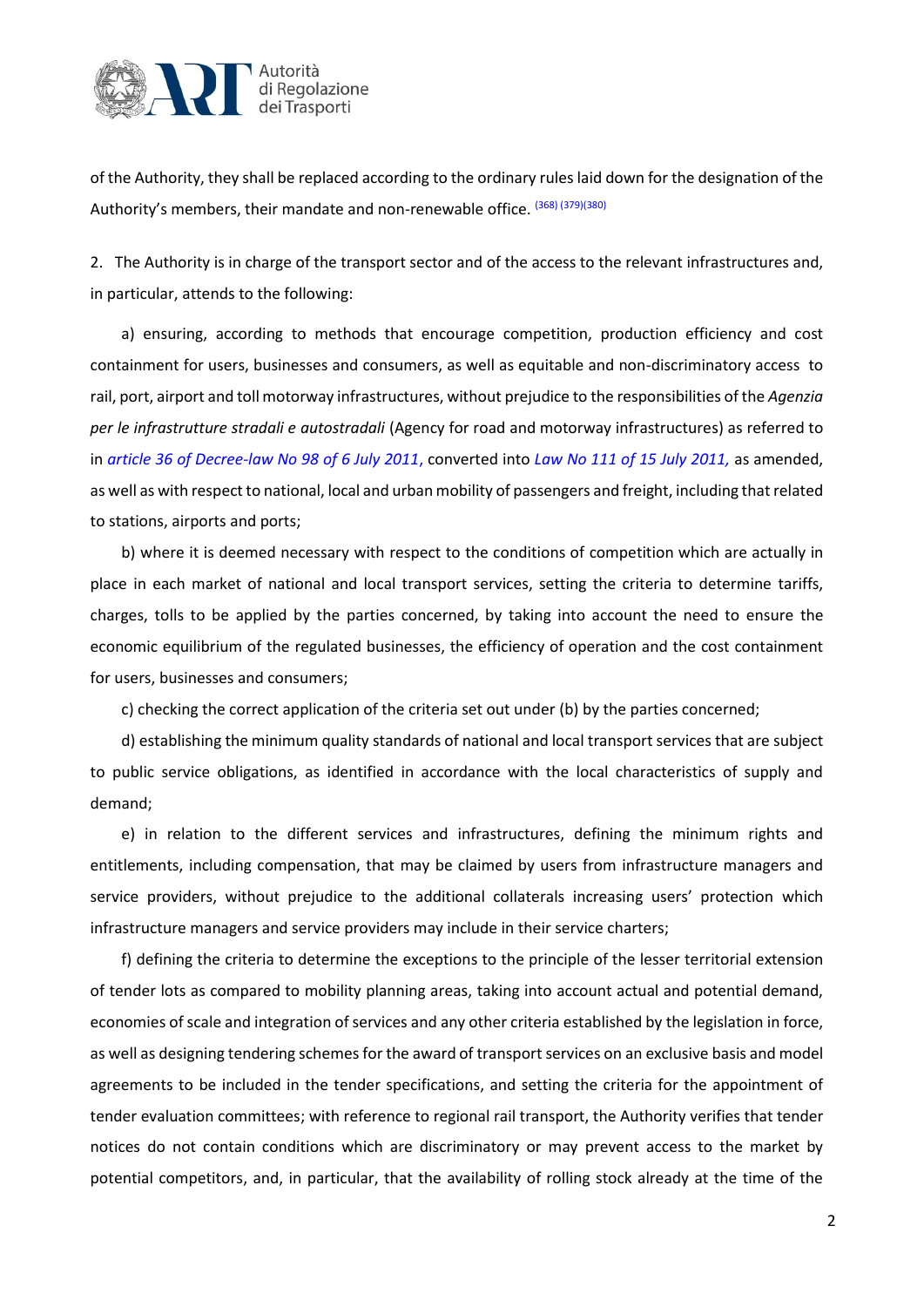

invitation to tender does not constitute a participation requirement or discrimination for applicant undertakings. In these cases, a maximum period of eighteen months starting from the final award is allowed to successful tenderersto take over the rolling stock needed to provide the service. With reference to local public transport, the Authority further lays down the model public service contracts for the services performed by internal operators or publicly-owned companies pursuant to Legislative Decree 175 of 19 August 2016, as well as for those that are directly awarded. Both for tender notices and for the aforementioned public service contracts performed by internal operators or directly awarded, the Authority shall determine the effectiveness and efficiency targets to be complied with by the operator, as well as the objectives of economic and financial equilibrium; for all public service contracts it provides for accounting separation requirements between the activities carried out under public service contracts and the remaining activities; <sup>(374)</sup>

g) with reference to the motorway sector, establishing, for new concessions as well as for those referred to in *[Article](http://bd01.leggiditalia.it/cgi-bin/FulShow?TIPO=5&NOTXT=1&KEY=01LX0000761503ART103) 43 [\(1\)](http://bd01.leggiditalia.it/cgi-bin/FulShow?TIPO=5&NOTXT=1&KEY=01LX0000761503ART103)* and, for matters falling within its remit, *(2),* toll charging systems based on the price-cap method, with determination of the productivity factor X every five years for each concession; defining concession schemes to be included in tender notices for management or construction, as well as tender schemes which motorway concessionaires are required to comply with for new concessions; defining optimal management areas of toll motorway sections so as to promote the plural management thereof and foster competition by comparison;  $(364)$ 

h) with reference to the airport sector, pursuant to *[articles 71](http://bd01.leggiditalia.it/cgi-bin/FulShow?TIPO=5&NOTXT=1&KEY=01LX0000763702ART131) through [81 of Decree-law](http://bd01.leggiditalia.it/cgi-bin/FulShow?TIPO=5&NOTXT=1&KEY=01LX0000763702ART141) No 1 of 24 January 2012,* [carrying out the responsibilities of a supervisory authority as established under](http://bd01.leggiditalia.it/cgi-bin/FulShow?TIPO=5&NOTXT=1&KEY=01LX0000763702ART141) *[article 71](http://bd01.leggiditalia.it/cgi-bin/FulShow?TIPO=5&NOTXT=1&KEY=01LX0000763702ART131)  (2) [of the above-mentioned Decree-law No 1 of 24 January 2012](http://bd01.leggiditalia.it/cgi-bin/FulShow?TIPO=5&NOTXT=1&KEY=01LX0000763702ART131)* implementing *[Directive 2009/12/EC](http://bd07.leggiditalia.it/cgi-bin/FulShow?TIPO=5&NOTXT=1&KEY=07LX0000641086)* of the European Parliament and of the Council of 11 March 2009 on airport charges;

i) with reference to access to railway infrastructures, carrying out all the functions of a regulatory body as referred to in *[article 37 of legislative decree No 188 of 8 July 2003,](http://bd01.leggiditalia.it/cgi-bin/FulShow?TIPO=5&NOTXT=1&KEY=01LX0000156794ART38)* and, in particular, defining the criteria for setting charges by the infrastructure manager and those for path and capacity allocation, and supervising their correct application by the infrastructure manager;

l) in case of non-compliance with its measures or in case of non-compliance by the operators providing the service with the requests for information or with those related to controls, or in case of untrue information and documents, the Authority may impose administrative fines, which upon the first application are determined according to the procedures and within the limits laid down in *[article 2 of Law](http://bd01.leggiditalia.it/cgi-bin/FulShow?TIPO=5&NOTXT=1&KEY=01LX0000119862ART2) [No 481 of 14 November 1995.](http://bd01.leggiditalia.it/cgi-bin/FulShow?TIPO=5&NOTXT=1&KEY=01LX0000119862ART2)* The amount resulting from the imposition of these fines is paid into a fund intended for financing projects for the benefit of consumers in the transport sector, as approved by the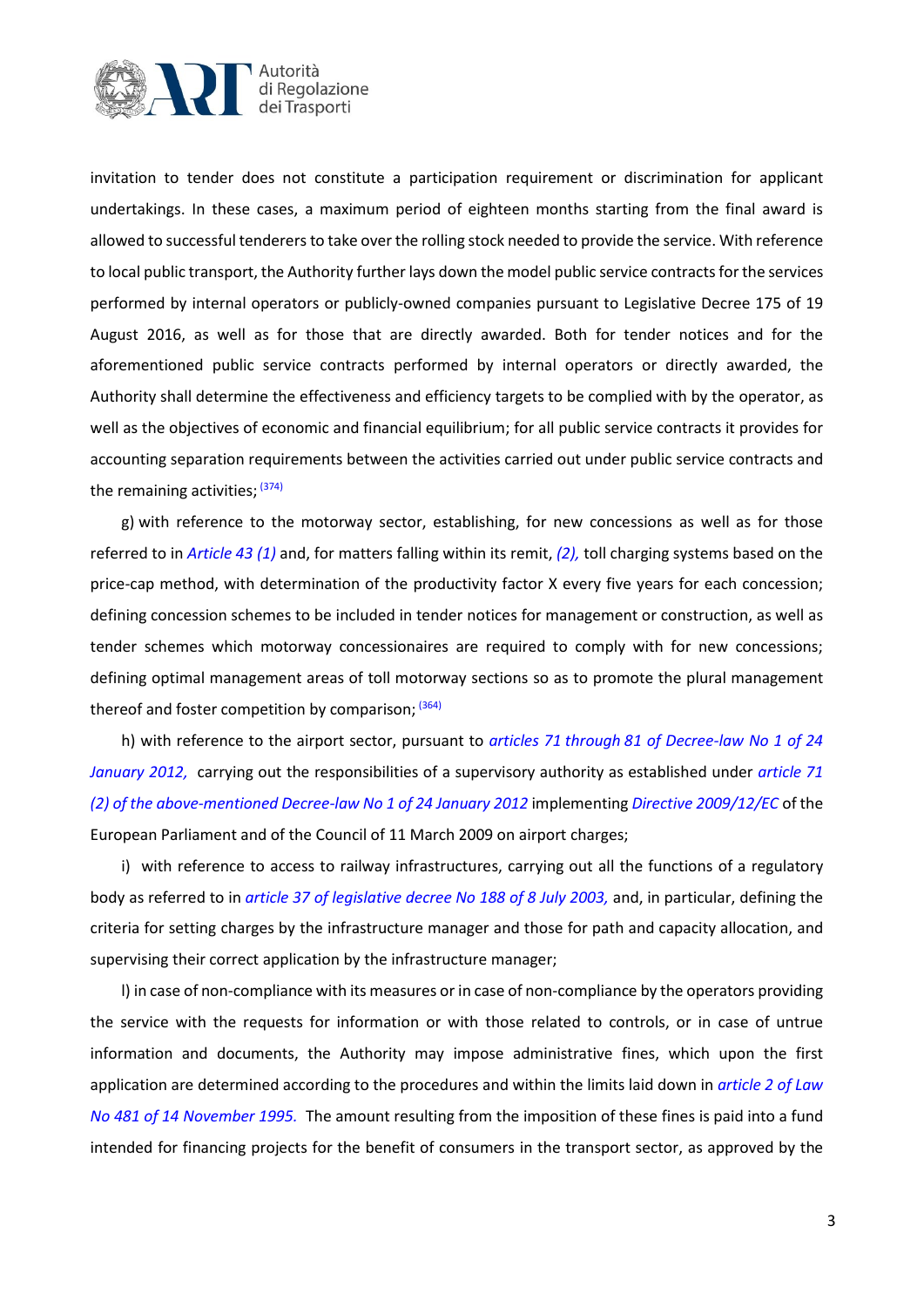

Minister of Infrastructure and Transport, upon the Authority's proposal. These projects may be supported by other national and EU public institutions;

m) with reference to taxi transport, monitoring and checking that the levels of supply, fares and quality of the service are aligned with the needs of the different urban areas, according to criteria of reasonableness and proportionality, so as to ensure the users' right to mobility. Having acquired the Authority's opinion, municipalities and regions shall adapt taxi services to these needs, in compliance with the following principles:

1) increasing the number of licenses, where it is deemed necessary including on the basis of comparative analyses carried out by the Authority with comparable EU countries, as a result of cost-benefit analyses, including environmental, in relation to proven and objective mobility needs and demographic and territorial characteristics: for this purpose, extraordinary competitions may be held - based on the existing planned number of licenses, or in derogation thereof where a planned number is not available or not deemed suitable by the concerned municipality to ensure an adequate level of supply - to issue new taxi licenses, for consideration or free of charge, to be awarded to the applicants complying with the requirements under *[article 6 of Law No 21 of 15 January 1](http://bd01.leggiditalia.it/cgi-bin/FulShow?TIPO=5&NOTXT=1&KEY=01LX0000122203ART6)992*, by setting the payment amount in case of licenses issued for consideration and by identifying, in case of surplus applications, one or more selective criteria for the purpose of automatic or immediate assessment, so as to ensure a swift conclusion of the procedure. Revenues arising from the issue of licenses for consideration are intended for adequate compensation to be paid to already existing license holders;

2) allowing license holders - in agreement with municipalities - more freedom in the service organisation, both to address special extraordinary events or periods of expected increase in demand and in a number proportionate to the users' needs, and to develop new integrated services, e.g. taxis for collective use or other forms;

3) allowing more freedom in setting fares, which should be given correct and transparent advertising for the purpose of consumer protection, by making it possible for users to rely on fares which are pre-established by municipalities for specified paths;

4) improving the quality of the service supply, by identifying criteria aimed at increasing the vocational training of the operators, in particular with reference to road safety and knowledge of foreign languages, as well as of the related civil-law, administrative and tax legislation, by encouraging investment in new technologies for the purpose of organisational and environmental efficiency of the service and by adopting service charters at regional level;

n) with reference to the provisions under (m), the Authority may appeal to the *Tribunale Amministrativo Regionale* (Regional Administrative Court) of Lazio. (363)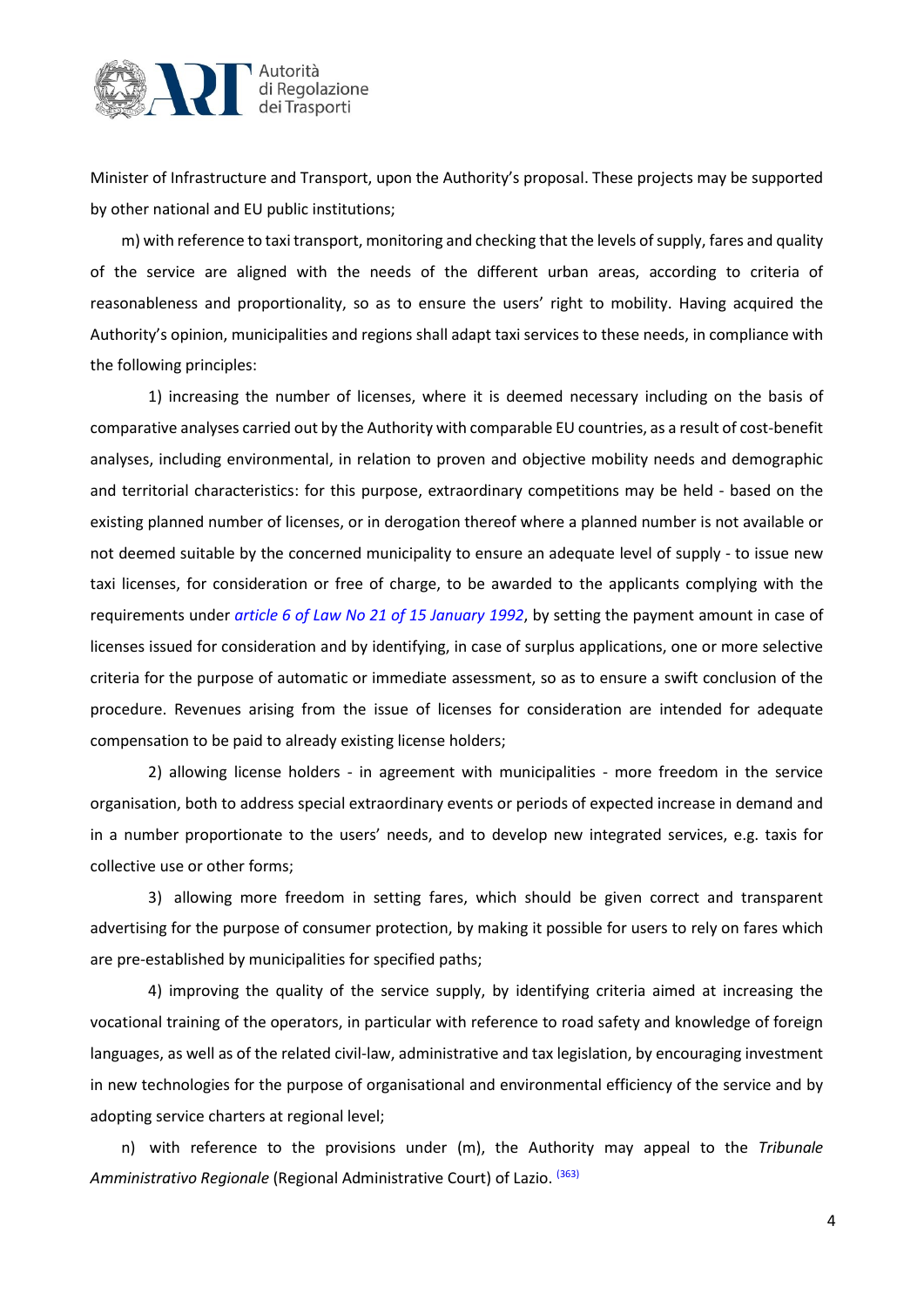

3. In order to carry out the responsibilities set out under paragraph 2, the Authority: <sup>(367)</sup>

a) may encourage and assist the competent public authorities to identify the scope of public service and the most efficient financing arrangements, by issuing opinions which may be made public;

b) determines the criteria for the financial reporting of regulated entities and imposes, where necessary to ensure competition, accounting and corporate separation of integrated businesses;

c) proposes to the competent authority the suspension, revocation or withdrawal of concessions, public service contracts, contractual agreements and any other equivalent acts, however they may be described, where the conditions provided for by law are met;

d) requests information and documents which are necessary to carry out its responsibilities to any person who may hold them and takes statements from any party of interest, which shall be minuted if they are made verbally;

e) in case of any suspected infringements of regulation in the areas falling within its remit, carries out inspections on regulated businesses, by accessing facilities, means of transport and premises; during onsite inspections, including with the collaboration of other Government bodies, it may check accounting books and any other business records, obtain copies thereof, ask for clarifications and information, seal business premises, books or records; any inspections performed and statements taken shall be minuted properly;

f) orders to cease the conducts contrary to its regulatory measures and to the commitments made by regulated businesses, by providing for appropriate remedies; if it intends to adopt a decision to terminate an infringement and the business concerned proposes sufficient commitments to remove the Authority's objections, it may make such commitments binding on the businesses concerned and close the proceeding without assessing any infringement; it may re-initiate the proceeding in case of changed circumstances upon which the commitments were made or in case the information provided by the parties prove to be incomplete, incorrect or misleading; under extraordinary circumstances, where there are reasons of necessity and urgency, in order to safeguard competition and protect the users' interests from irretrievable or manifestly excessive damages, it may take provisional precautionary measures;

g) assesses complaints, requests and reports submitted by users and consumers, both individually or as a body, with respect to the compliance with quality and tariff levels by the parties operating the regulated services, for the purpose of exercising its responsibilities;

h) encourages the establishment of simple and low-cost procedures for conciliation and dispute settlement between operators and users;

i) without prejudice to the sanctions provided for by law, administrative documents and contractual terms, imposes fines of up to 10 per cent of the turnover of the business undertaking in case of non-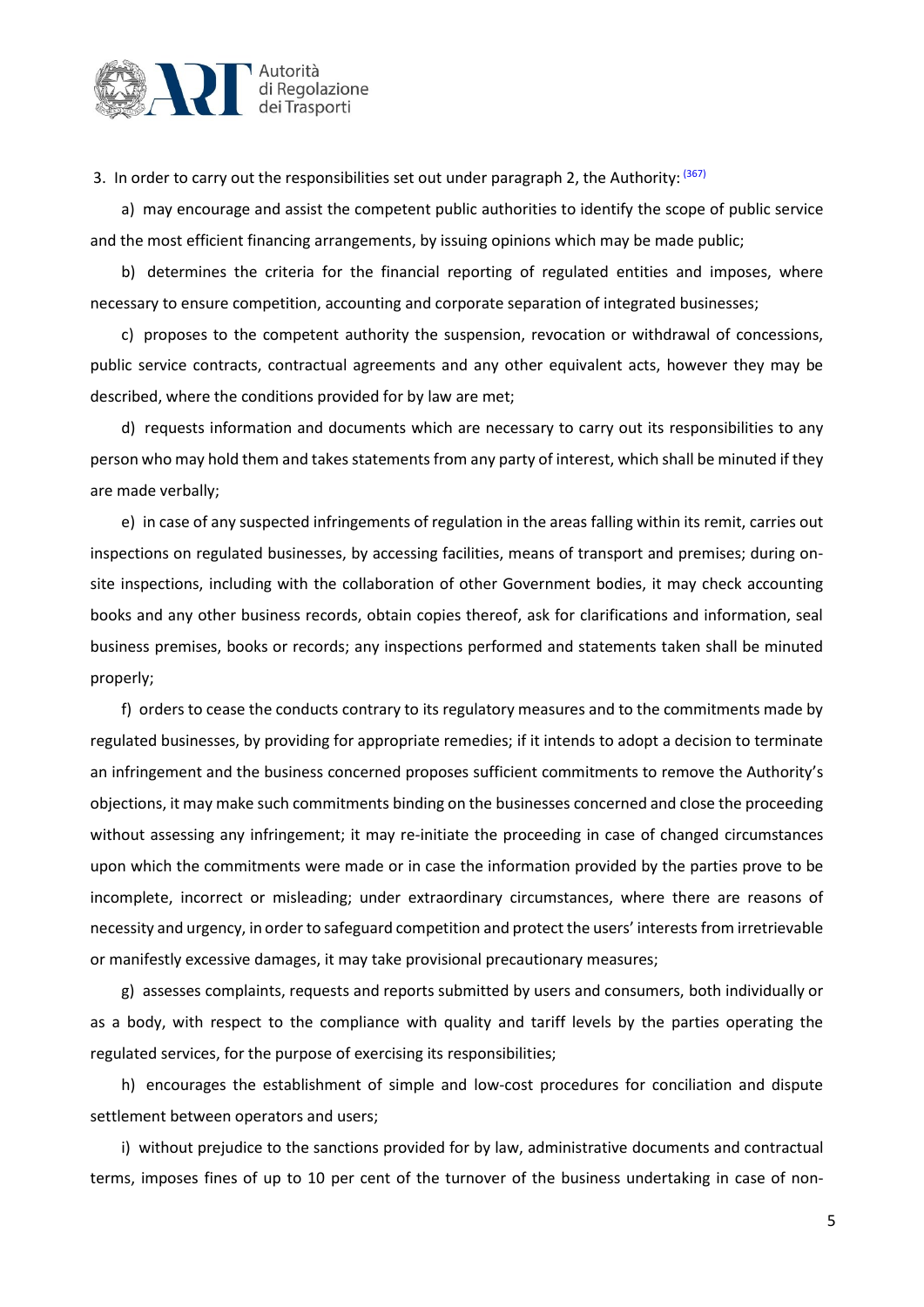

compliance with the criteria for setting and updating tariffs, charges, tolls, fees and prices subject to administrative review, however described, as well as in case of non-compliance with the criteria for accounting separation and unbundling of costs and revenues pertaining to public service activities and in case of infringement of the rules governing the access to networks and infrastructures or of the conditions imposed by the Authority, as well as in case of non-compliance with the Authority's requirements and measures;

l) imposes administrative fines of up to 1 per cent of the turnover of the business concerned, where:

1) the recipients of a request by the Authority provide incorrect, misleading or incomplete information, or fail to provide the information within the specified time-limit;

2) the addressees of an inspection refuse to provide or produce incomplete business records or refuse to provide the requested clarifications or provide them in an inaccurate, misleading or incomplete manner;

m) imposes fines of up to 10 per cent of the turnover of the business concerned in case of noncompliance with the commitments under (f).

4. Any other powers other than those regulated in this article pertaining to public authorities, both central and regional, in the above-mentioned areas shall remain unchanged, in particular those relating to supervision, control and imposition of fines in the relations with transport companies and infrastructure managers, as well as safety and technical standards, definition of the areas falling within the scope of public service obligations, social protection and investment promotion. All public authorities, both central and regional, as well as operating entities in charge of safety and technical standards of infrastructure and transport shall forward to the Authority the decisions that may have an impact on the competition among the transport operators, as well as on the charges and access to infrastructure; thereupon the Authority may provide indications and issue opinions about the compliance with economic regulation. The powers of the *Autorità garante della concorrenza* (Competition Authority) as regulated by *Law [No 287 of 10](http://bd01.leggiditalia.it/cgi-bin/FulShow?TIPO=5&NOTXT=1&KEY=01LX0000119865ART0)  [October 1990](http://bd01.leggiditalia.it/cgi-bin/FulShow?TIPO=5&NOTXT=1&KEY=01LX0000119865ART0)* and by *[legislative decrees No 145](http://bd01.leggiditalia.it/cgi-bin/FulShow?TIPO=5&NOTXT=1&KEY=01LX0000499396ART0) of 2 August 2007* and *No [146 of 2 August 2007](http://bd01.leggiditalia.it/cgi-bin/FulShow?TIPO=5&NOTXT=1&KEY=01LX0000499393ART0)*, those of the *Autorità di vigilanza sui contratti pubblici* (Authority for the Surveillance of Public Works) as referred to in *[legislative decree No 163 of 12 April 2006](http://bd01.leggiditalia.it/cgi-bin/FulShow?TIPO=5&NOTXT=1&KEY=01LX0000401301ART0)* and of the *Agenzia per le infrastrutture stradali e autostradali* (Road and Motorway Infrastructure Agency) referred to in *[article 36 of Decree-law](http://bd01.leggiditalia.it/cgi-bin/FulShow?TIPO=5&NOTXT=1&KEY=01LX0000755134ART69) No 98 of 6 [July 2011](http://bd01.leggiditalia.it/cgi-bin/FulShow?TIPO=5&NOTXT=1&KEY=01LX0000755134ART69)* shall also remain unaffected and may be exercised concurrently. (369)

5. The Authority shall make public the regulatory measures in the most appropriate manner and shall report annually to the Parliament highlighting the state of the liberalisation rules adopted and to be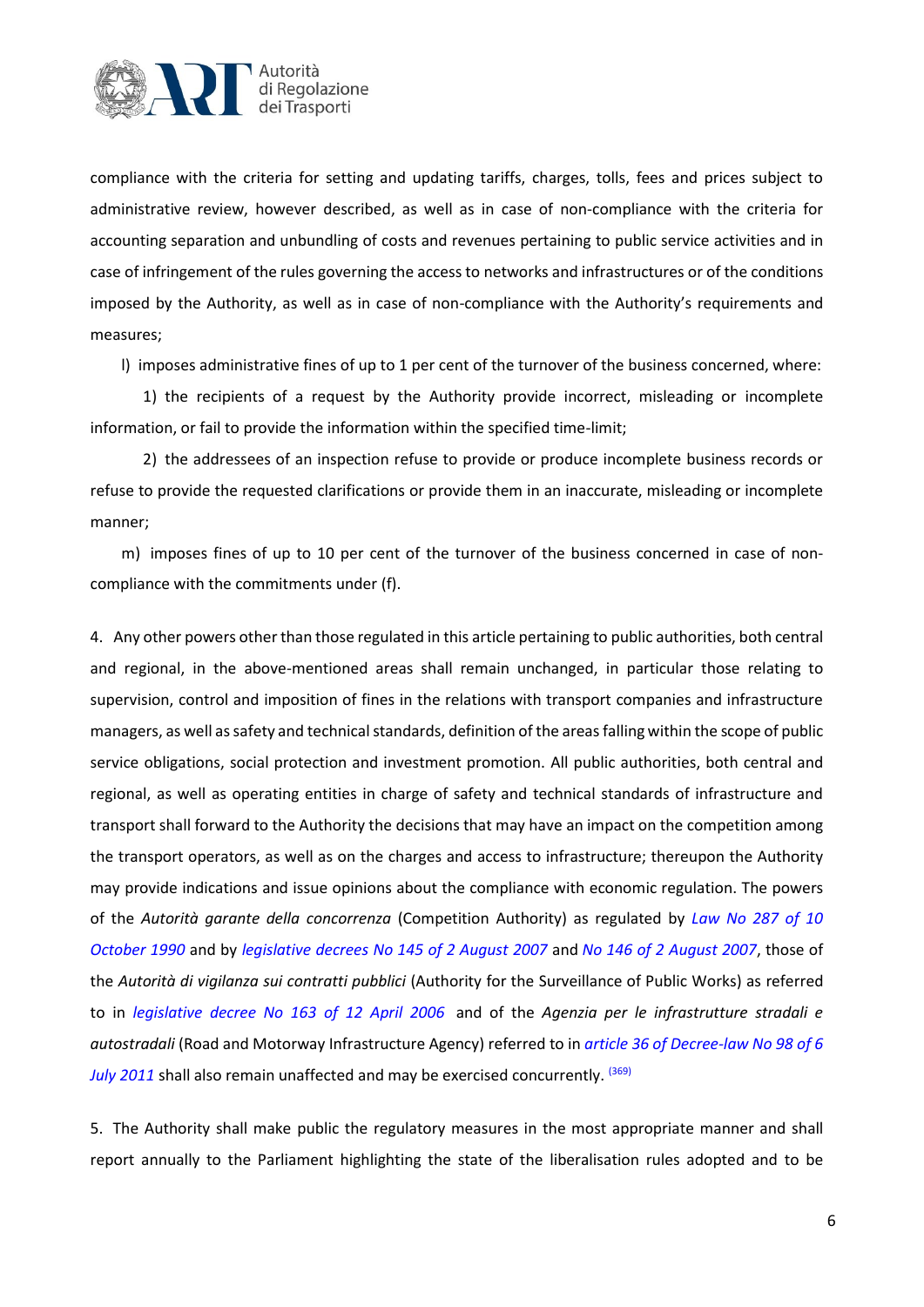

adopted. The regulation approved pursuant to this article shall remain effective until it is replaced by that adopted by the public authorities which shall be entrusted with the responsibilities provided for in this article. <sup>(364)</sup>

6. The responsibilities referred to under (2) and the activities referred to under (3), as well as any other statutory responsibilities and activities, are exercised as follows: (376)

a) costs deriving from the Authority's establishment and operation, up to a maximum of 1.5 million euro for 2013 and 2.5 million euro for 2014, are covered by a corresponding reduction of the allocation of the current special fund which has been entered, for the purpose of the three-year 2013-2015 budget, under the item "Reserve and special funds" of the mission "Funds to be allocated" of the estimates of the Ministry of Economy and Finance for 2013, using part of the reserve funds of the Ministry of Foreign Affairs for this purpose. In order to ensure the prompt start-up of the Transport Regulation Authority, the Competition Authority shall advance - within the limits of its budget allocation - the resources that are necessary to cover the costs for the establishment and operation of the Transport Regulation Authority, to the extent of 1.5 million euro for 2013 and 2.5 million euro for 2014. The advance payment shall be returned to the Competition Authority based on the resources referred to in the first sentence above. Until the establishment of the contribution referred to under (b), the Competition Authority shall provide the Transport Regulation Authority, based on an *ad hoc* agreement, with the necessary operational, logistical, economic and financial support for the performance of the necessary activities to implement the organisational structure of the Transport Regulation Authority; (365)

b) by means of a contribution paid by the economic operators in the transport sector and for which the Authority has actually started, in the market in which they operate, to exercise the responsibilities or perform the activities provided for by law; such contribution shall not exceed 1 per thousand of the turnover derived from the exercise of the activities carried out in the last financial year, including the provision of exemption thresholds which take account of the turnover size. The turnover shall be calculated in such a way as to avoid any duplication of contributions. The amount of the contribution is determined yearly by an act of the Authority and it is subject to the Prime Minister's endorsement, in agreement with the Minister of Economy and Finance. Within thirty days of receipt of the Authority's decision, comments may be submitted which the Authority conforms to; in the absence of any comments, the decision is considered to be approved; <sup>(371) (373) (377)(381)</sup>

b-a) pursuant to *article 2 [\(29\), last sentence of Law No 481 of 14 November](http://bd01.leggiditalia.it/cgi-bin/FulShow?TIPO=5&NOTXT=1&KEY=01LX0000119862ART2) 1995,* upon first implementation of the provisions of this article, the Authority shall recruit its permanent staff, not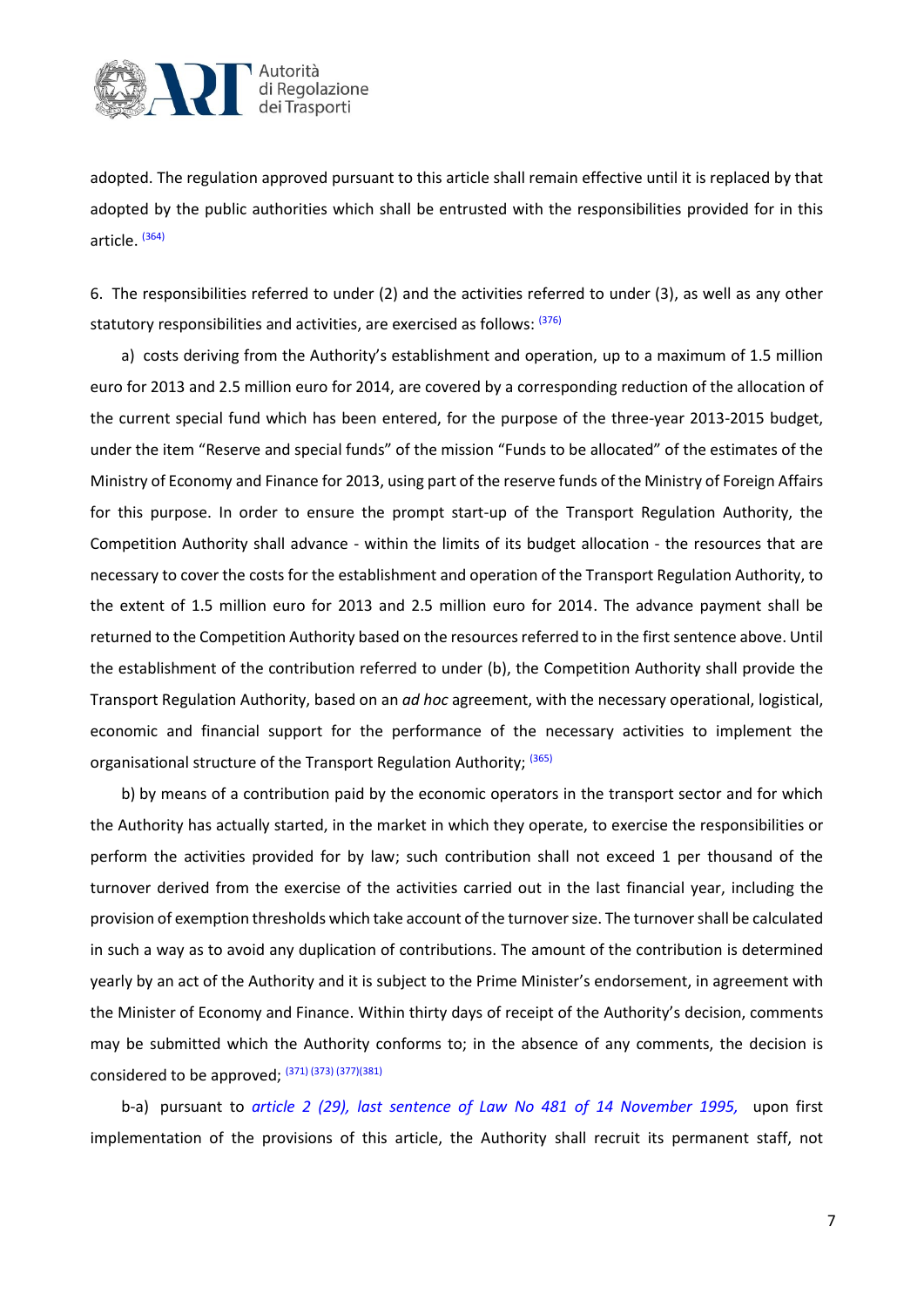

exceeding 50 percent of the posts available in the staffing plan, i.e. eighty staff members<sup>1</sup>, and within the limits of the available resources, through a special selection procedure from amongst civil servants holding the required competences and professional qualifications and experience for the performance of individual functions, so as to ensure maximum neutrality and impartiality. In the start-up phase the staff selected by the Authority is seconded from other public authorities and the relevant charges are borne by the latter. Following the payment of the contribution referred to under (b), the aforementioned personnel is placed on the Authority's permanent staff with the qualification resulting from the selection procedure.<sup>(371)</sup>

6-a. Pending the Authority's entry into operation, which is determined by its decision, the functions and powers assigned thereto under this article shall continue to be carried out by the public authorities and bodies which are in charge of the sectors concerned. As of the same date, the *Ufficio per la regolazione dei servizi ferroviari-URSF* (Office for rail service regulation) of the Ministry of Infrastructure and Transport referred to in *[article 4](http://bd01.leggiditalia.it/cgi-bin/FulShow?TIPO=5&NOTXT=1&KEY=01LX0000637854ART23) (1) (c)* of the regulation under *[Presidential decree No 211 of 3 December 2008](http://bd01.leggiditalia.it/cgi-bin/FulShow?TIPO=5&NOTXT=1&KEY=01LX0000637854ART0)*, established under *[article 37 of legislative decree No 188 of 8 July 2003](http://bd01.leggiditalia.it/cgi-bin/FulShow?TIPO=5&NOTXT=1&KEY=01LX0000156794ART38)*, shall be abolished. Accordingly, the Ministry of Infrastructure and Transport shall provide for the reduction of the first- and second-tier executive staff corresponding to the abolished executive offices. Likewise abolished are the budget allocations for their operation. <sup>(366)</sup>

6-b. The powers of Ministry of Infrastructure and Transport, Ministry of Economy and Finance and *Comitato interministeriale per la programmazione economica-CIPE* (Interministerial Committee for Economic Planning) relating to the approval of programme contracts and agreements, with particular reference to public finance, shall remain unaffected.<sup>(366)</sup>

[<sup>\(362\)</sup>](http://bd01.leggiditalia.it/cgi-bin/FulShow?NAVIPOS=1&DS_POS=0&KEY=01LX0000761503ART91&FT_CID=178845&OPERA=01#337up) Paragraph replaced by *conversion Law [No 214 of 22 December 2011](http://bd01.leggiditalia.it/cgi-bin/FulShow?TIPO=5&NOTXT=1&KEY=01LX0000762339ART14)* and by *[art. 36 \(1\) \(a\)](http://bd01.leggiditalia.it/cgi-bin/FulShow?TIPO=5&NOTXT=1&KEY=01LX0000763702ART72)* of *Decreelaw [No 1 of 24 January 2012,](http://bd01.leggiditalia.it/cgi-bin/FulShow?TIPO=5&NOTXT=1&KEY=01LX0000763702ART72)* converted, with amendments, into *Law [No 27 of 24 March 2012,](http://bd01.leggiditalia.it/cgi-bin/FulShow?TIPO=5&NOTXT=1&KEY=01LX0000766766ART0)* which replaced paragraph 1 with existing paragraphs 1, 1a and 1b. This paragraph has been later amended by *article 25 a (1) of Decree-law [No 69 of 21 June 2013,](http://bd01.leggiditalia.it/cgi-bin/FulShow?TIPO=5&NOTXT=1&KEY=01LX0000786255ART75)* converted, with amendments, into *Law [No 98 of 9](http://bd01.leggiditalia.it/cgi-bin/FulShow?TIPO=5&NOTXT=1&KEY=01LX0000788677ART0)  [August 2013](http://bd01.leggiditalia.it/cgi-bin/FulShow?TIPO=5&NOTXT=1&KEY=01LX0000788677ART0)*.

[<sup>\(363\)</sup>](http://bd01.leggiditalia.it/cgi-bin/FulShow?NAVIPOS=1&DS_POS=0&KEY=01LX0000761503ART91&FT_CID=178845&OPERA=01#338up) Paragraph amended by *conversion law [No 214 of 22 December 2011](http://bd01.leggiditalia.it/cgi-bin/FulShow?TIPO=5&NOTXT=1&KEY=01LX0000762339ART14)* and later replaced by *[article 36](http://bd01.leggiditalia.it/cgi-bin/FulShow?TIPO=5&NOTXT=1&KEY=01LX0000763702ART72)  (1) (a) of Decree-law [No 1 of 24 January 2012,](http://bd01.leggiditalia.it/cgi-bin/FulShow?TIPO=5&NOTXT=1&KEY=01LX0000763702ART72)* converted, with amendments, into *Law [No 27 of 24 March](http://bd01.leggiditalia.it/cgi-bin/FulShow?TIPO=5&NOTXT=1&KEY=01LX0000766766ART0)  [2012](http://bd01.leggiditalia.it/cgi-bin/FulShow?TIPO=5&NOTXT=1&KEY=01LX0000766766ART0)*.

<sup>1</sup> Increased to ninety pursuant to article 3 (8) of legislative decree No 169 of 4 November 2014, *Ed.*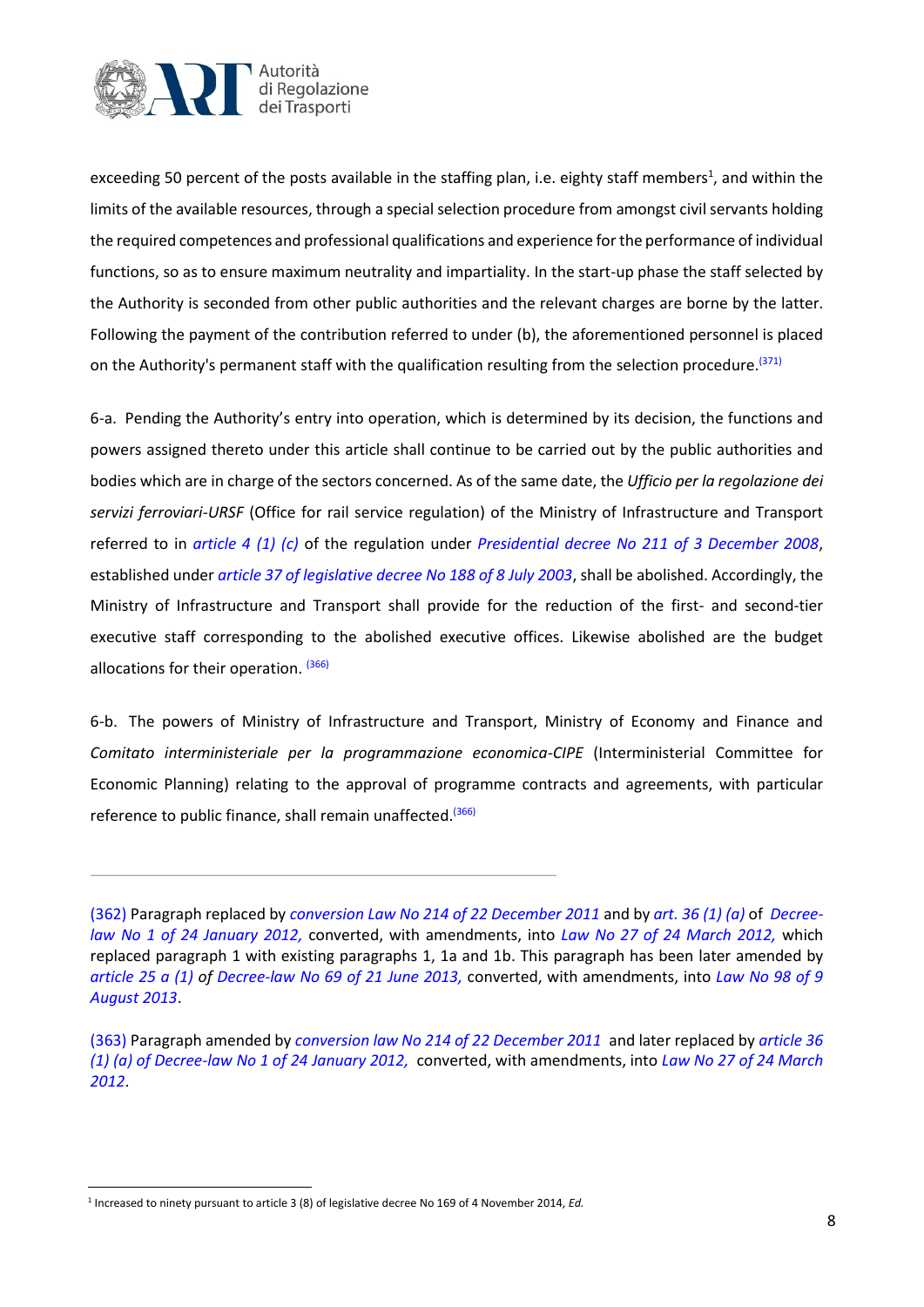

[\(364\)](http://bd01.leggiditalia.it/cgi-bin/FulShow?NAVIPOS=1&DS_POS=0&KEY=01LX0000761503ART91&FT_CID=178845&OPERA=01#339up) Paragraph amended by *[article 36 \(1\)\(d\) of](http://bd01.leggiditalia.it/cgi-bin/FulShow?TIPO=5&NOTXT=1&KEY=01LX0000763702ART72) Decree-law No 1* of *24 January 2012,* converted, with amendments, into *[Law No 27 of 24 March 2012.](http://bd01.leggiditalia.it/cgi-bin/FulShow?TIPO=5&NOTXT=1&KEY=01LX0000766766ART0)*

[\(365\)](http://bd01.leggiditalia.it/cgi-bin/FulShow?NAVIPOS=1&DS_POS=0&KEY=01LX0000761503ART91&FT_CID=178845&OPERA=01#340up) Letter replaced by *article 36 (1) (e) no 1 of Decree-law No 1 of [24 January 2012,](http://bd01.leggiditalia.it/cgi-bin/FulShow?TIPO=5&NOTXT=1&KEY=01LX0000763702ART72)* converted, with amendments, into *Law No 27 of [24 March](http://bd01.leggiditalia.it/cgi-bin/FulShow?TIPO=5&NOTXT=1&KEY=01LX0000766766ART0) 2012*. This letter has been later thus replaced by *[article](http://bd01.leggiditalia.it/cgi-bin/FulShow?TIPO=5&NOTXT=1&KEY=01LX0000789140ART18) 6 (4) of Decree-law [No 101 of 31 August 2013](http://bd01.leggiditalia.it/cgi-bin/FulShow?TIPO=5&NOTXT=1&KEY=01LX0000789140ART18)*, converted, with amendments, into *Law [No 125 of 30 October 2013](http://bd01.leggiditalia.it/cgi-bin/FulShow?TIPO=5&NOTXT=1&KEY=01LX0000791260ART0)*.

[\(366\)](http://bd01.leggiditalia.it/cgi-bin/FulShow?NAVIPOS=1&DS_POS=0&KEY=01LX0000761503ART91&FT_CID=178845&OPERA=01#341up) Paragraph added by *article 36 (1) (f) of Decree-law [No 1 of 24 January 2012,](http://bd01.leggiditalia.it/cgi-bin/FulShow?TIPO=5&NOTXT=1&KEY=01LX0000763702ART72)* converted, with amendments, into *Law [No 27 of 24 March 2012](http://bd01.leggiditalia.it/cgi-bin/FulShow?TIPO=5&NOTXT=1&KEY=01LX0000766766ART0)*.

[\(367\)](http://bd01.leggiditalia.it/cgi-bin/FulShow?NAVIPOS=1&DS_POS=0&KEY=01LX0000761503ART91&FT_CID=178845&OPERA=01#342up) Sub-section amended by *article 36 (1) (b) of Decree-law [No 1 of 24 January](http://bd01.leggiditalia.it/cgi-bin/FulShow?TIPO=5&NOTXT=1&KEY=01LX0000763702ART72) 2012,* converted, with amendments, into *Law [No 27 of 24 March](http://bd01.leggiditalia.it/cgi-bin/FulShow?TIPO=5&NOTXT=1&KEY=01LX0000766766ART0) 2012*.

[\(368\)](http://bd01.leggiditalia.it/cgi-bin/FulShow?NAVIPOS=1&DS_POS=0&KEY=01LX0000761503ART91&FT_CID=178845&OPERA=01#343up) Paragraph included by *article 36 (1) (a) of Decree-law No 1 of 24 January 2012*, converted, with amendments, into *Law No 27 of [24 March 2012](http://bd01.leggiditalia.it/cgi-bin/FulShow?TIPO=5&NOTXT=1&KEY=01LX0000766766ART0)*, which replaced former paragraph 1 with paragraphs 1, 1 a and 1-b.

[\(369\)](http://bd01.leggiditalia.it/cgi-bin/FulShow?NAVIPOS=1&DS_POS=0&KEY=01LX0000761503ART91&FT_CID=178845&OPERA=01#344up) Paragraph amended by *article 36 (1) (c) of Decree-law [No 1 of 24 January 2012](http://bd01.leggiditalia.it/cgi-bin/FulShow?TIPO=5&NOTXT=1&KEY=01LX0000763702ART72)*, converted, with amendments, into *Law [No 27 of 24 March 2012](http://bd01.leggiditalia.it/cgi-bin/FulShow?TIPO=5&NOTXT=1&KEY=01LX0000766766ART0)*.

[\(370\)](http://bd01.leggiditalia.it/cgi-bin/FulShow?NAVIPOS=1&DS_POS=0&KEY=01LX0000761503ART91&FT_CID=178845&OPERA=01#345up) Letter amended by *article 36 (1) (e) no 2) of Decree-law [No 1 of 24 January](http://bd01.leggiditalia.it/cgi-bin/FulShow?TIPO=5&NOTXT=1&KEY=01LX0000763702ART72) 2012*, converted, with amendments, into *Law [No 27 of 24 March 2012](http://bd01.leggiditalia.it/cgi-bin/FulShow?TIPO=5&NOTXT=1&KEY=01LX0000766766ART0)* and later by *art. 16 (1) (a-b) of Decree-Law No. 109 of 28 September 2018*, converted, with amendments, into *Law No 130 of 16 November 2018*.

[\(371\)](http://bd01.leggiditalia.it/cgi-bin/FulShow?NAVIPOS=1&DS_POS=0&KEY=01LX0000761503ART91&FT_CID=178845&OPERA=01#346up) Letter added by *article 36 (1) (e), no 3) of Decree-law [no 1 of 24 January](http://bd01.leggiditalia.it/cgi-bin/FulShow?TIPO=5&NOTXT=1&KEY=01LX0000763702ART72) 2012*, converted, with amendments, into *Law No 27 of [24 March](http://bd01.leggiditalia.it/cgi-bin/FulShow?TIPO=5&NOTXT=1&KEY=01LX0000766766ART0) 2012*.

[\(372\)](http://bd01.leggiditalia.it/cgi-bin/FulShow?NAVIPOS=1&DS_POS=0&KEY=01LX0000761503ART91&FT_CID=178845&OPERA=01#347up) *Article 22 [\(11\) of Decree-law](http://bd01.leggiditalia.it/cgi-bin/FulShow?TIPO=5&NOTXT=1&KEY=01LX0000800973ART43) No 90 of 24 June 2014* had provided for the amendment of this paragraph as of 1<sup>st</sup> October 2014; the amendment was not confirmed in the conversion law (*Law No 114 [of 11 August](http://bd01.leggiditalia.it/cgi-bin/FulShow?TIPO=5&NOTXT=1&KEY=01LX0000803248ART0) 2014*).

[\(373\)](http://bd01.leggiditalia.it/cgi-bin/FulShow?NAVIPOS=1&DS_POS=0&KEY=01LX0000761503ART91&FT_CID=192495&OPERA=01#350up) In its judgment No 69 of 22 February-7 April 2017 (Official Journal No 15 of 12 April 2017 – *Prima Serie Speciale*) ruling on the request for interpretation, the Constitutional Court dismissed the action and declared that the constitutionality issues raised were unfounded, within the meaning and limits referred to in the grounds, with reference to articles 3, 23, 41 and 97 of the Constitution.

[\(374\)](http://bd01.leggiditalia.it/cgi-bin/FulShow?NAVIPOS=1&DS_POS=0&KEY=01LX0000761503ART91&FT_CID=192495&OPERA=01#351up) Letter amended by *[art. 48 \(6\) \(a\) and \(b\) of Decree-law no 50 of 24 April 2017](http://bd01.leggiditalia.it/cgi-bin/FulShow?TIPO=5&NOTXT=1&KEY=01LX0000848089ART84)*, converted, with amendments, into *[Law no 96 of 21 June](http://bd01.leggiditalia.it/cgi-bin/FulShow?TIPO=5&NOTXT=1&KEY=01LX0000851609ART0) 2017*.

[\(375\)](http://bd01.leggiditalia.it/cgi-bin/FulShow?PRINT_ACTION=2&PRINT_MODE=2&OPERA=01&HM=4&FM=2&NOTXT=1&NO_PRINT=1&PRINT_MODE=2&id0=01LX0000761503ART0&id45=01LX0000761503ART91&id51=01LX0000761503ART103&KEY=01LX0000761503PRNT&numarts=61&realopera=01#364up) Letter amended by *article 16 [\(1\) \(a\) of Decree-law No 109](http://bd01.leggiditalia.it/cgi-bin/FulShow?TIPO=5&NOTXT=1&KEY=01LX0000868357ART34) of 28 September 2018*, converted, with amendments, into *Law No 130 of [16 November 2018](http://bd01.leggiditalia.it/cgi-bin/FulShow?TIPO=5&NOTXT=1&KEY=01LX0000870101ART0)*.

[\(376\)](http://bd01.leggiditalia.it/cgi-bin/FulShow?PRINT_ACTION=2&PRINT_MODE=2&OPERA=01&HM=4&FM=2&NOTXT=1&NO_PRINT=1&PRINT_MODE=2&id0=01LX0000761503ART0&id45=01LX0000761503ART91&id51=01LX0000761503ART103&KEY=01LX0000761503PRNT&numarts=61&realopera=01#365up) Paragraph amended by *article 16 (1) (a-a) of [Decree-law No 109 of 28 September 2018](http://bd01.leggiditalia.it/cgi-bin/FulShow?TIPO=5&NOTXT=1&KEY=01LX0000868357ART34)*, converted, with amendments, into *Law No 130 of [16 November 2018](http://bd01.leggiditalia.it/cgi-bin/FulShow?TIPO=5&NOTXT=1&KEY=01LX0000870101ART0)*.

[\(377\)](http://bd01.leggiditalia.it/cgi-bin/FulShow?NAVIPOS=1&DS_POS=0&KEY=01LX0000761503ART91&FT_CID=192495&OPERA=01#352up) In its judgment No 69 of 22 February-7 April 2017 (Official Journal No 15 of 12 April 2017 – *Prima Serie Speciale*) ruling on the request for interpretation, the Constitutional Court dismissed the action and